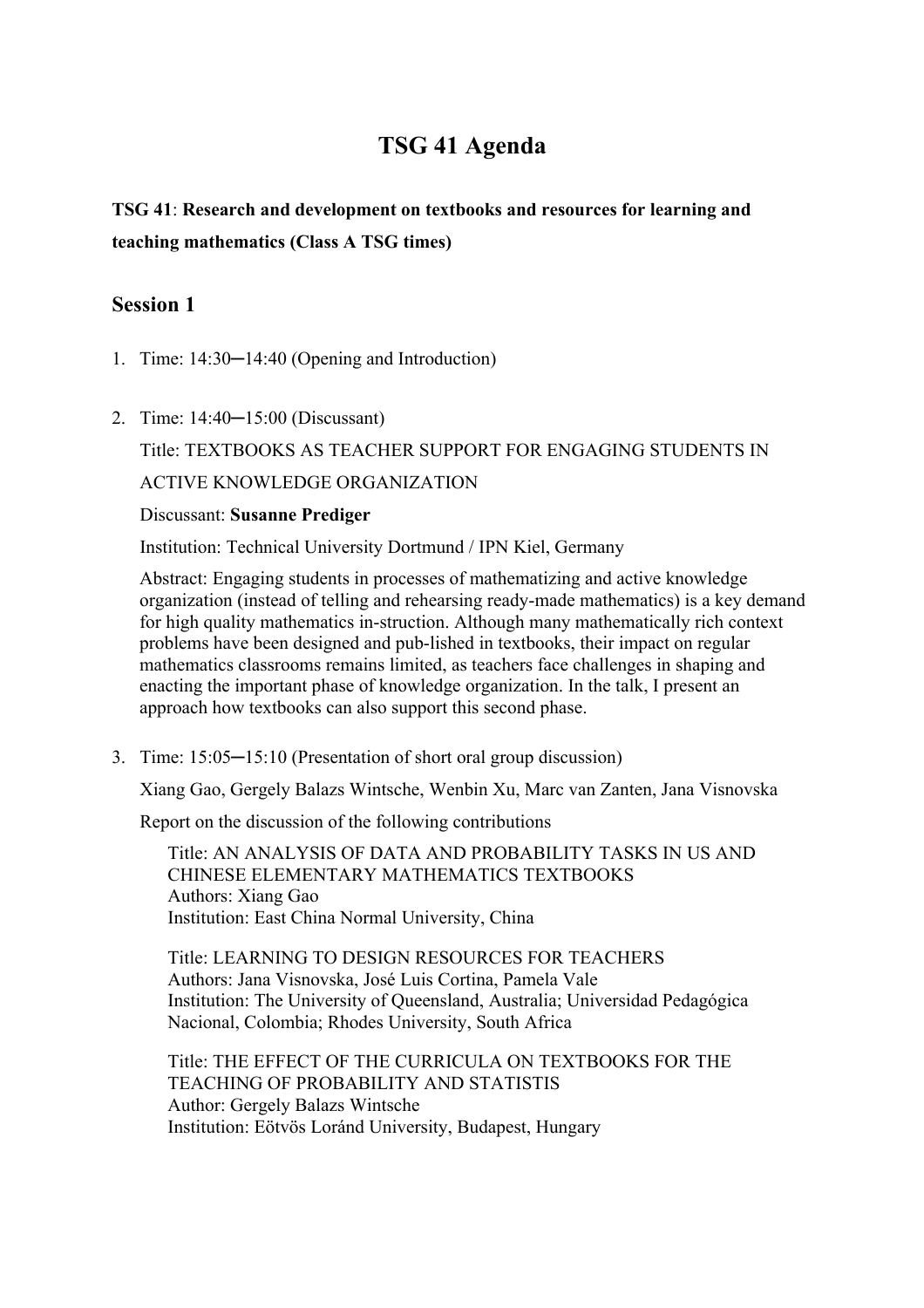Title: CONSTRUCTING A TEXTBOOK ANALYSIS FRAMEWORK OF STATISTICS AND PROBABILITY AREAS IN ELEMENTARY MATH Authors: Shiqi Lu, Wenbin Xu Institution: Nanjing Normal University, China

Title: MATHEMATICS EDUCATION ACCORDING TO THE TEXTBOOK: OPPORTUNITIES TO LEARN INVESTIGATED Author: Marc van Zanten, Marja van den Heuvel-Panhuizen Institution Utrecht University, The Netherlands; Nord University, Norway

4. Time: 15:15─15:25 (long oral)

## Title: IDENTIFYING EDUCATIVE FEATURES IN SCRIPTED MATHEMATICS LESSON PLANS

#### Author: **Moneoang Leshota**

Institution: University of the Witwatersrand, South Africa

Abstract: Literature shows that educative curriculum resources can support teacher learning as teachers use them in their practice. With the institution of scripted lesson plans in underperforming schools in South Africa comes the question of whether or not these lessons can support teachers' learning. Content analysis of the scripted lesson plans in this paper identifies their potentially educative features to show that it is possible to transform the lessons into educative resources for teachers.

5. Time: 15:30–15:35 (Presentation of short oral group discussions)

Anatoli Kouropatov, Moneoang Leshota, Shuhui Li, Yang Shen, Fulin Liu

Report on the discussion of the following contributions

Title: DIDACTIC CONSIDERATIONS REGARDING THE ITERATIVE DEVELOPMENT DDESIGN OF DYNAMIC DIGITAL TOOLS Authors: Anatoli Kouropatov, Regina Ovodenko, Michal Fraenkel, Maureen Hoch, Institutions: Levinsky College of Education, Israel; Shenkar College of Engineering and Design & Center for Educational Technology, Israel; Center for Educational Technology, Israel

Title: IDENTIFYING EDUCATIVE FEATURES IN SCRIPTED MATHEMATICS LESSON PLANS Author: Moneoang Leshota Institution: University of the Witwatersrand, South Africa

Title: A COMPARATIVE STUDY OF BIDIRECTIONAL CONNECTIONS IN U.S. AND CHINESE HIGH SCHOOL MATHEMATICS TEXTBOOK PROBLEMS Author: Shuhui Li Institution: Columbia University, USA

Title: TRANSLATIONS OF FUNCTION REPRESENTATION IN DIFFERENT **TEXTBOOKS** Author: Yang Shen, Bao Jiansheng Institution: East China Normal University, China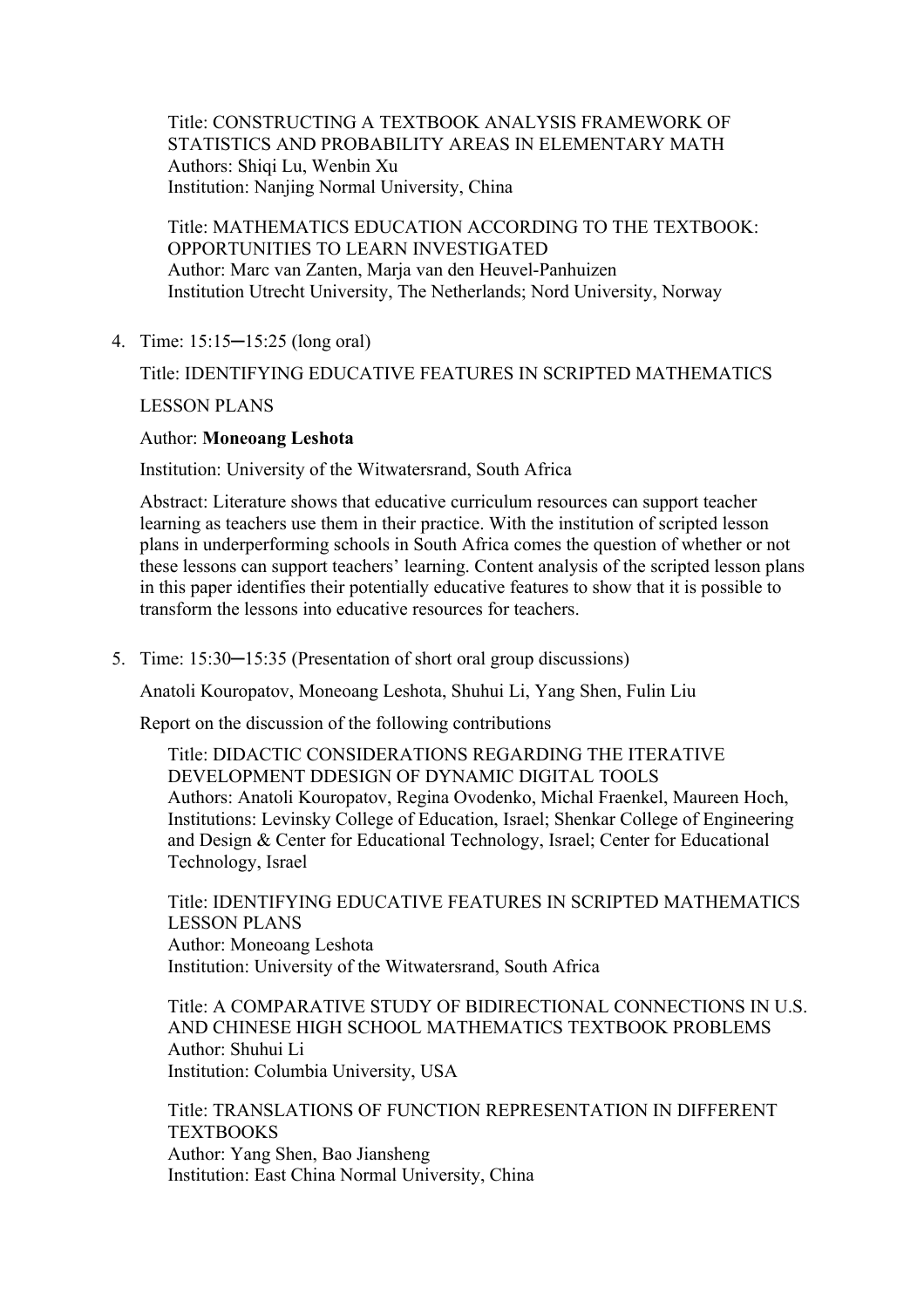Title: A COMPARATIVE STUDY ON FRACTIONS IN PRIMARY SCHOOLS MATHEMATICS TEXTBOOKS OF CHINA AND THE UNITED STATES Authors: Fulin Liu, Yiming Cao, Dengfeng Liang Institutions: People's Education Press, Beijing Normal University, Beijing Technology Business University, China

6. Time: 15:40─15:50 (long oral)

Title: LEARNING TO DESIGN RESOURCES FOR TEACHERS

Authors: **Jana Visnovska**, José Luis Cortina, Pamela Vale

Institution: The University of Queensland, Australia; Universidad Pedagógica Nacional,

Colombia; Rhodes University, South Africa

Abstract: Mathematics instructional practices that result in ambitious and equitable classroom learning are learnable, but not intuitive, and the adoption of such practices have been shown to require sustained systemic and professional development support. The instructional (curriculum) resources that could aid both teachers' initial explorations of such practices (i.e. educative curriculum resources), and teacher educators' work as supporters of required teacher learning could provide a substantial advance to the instructional improvement efforts. The design of such resources presents a host of worthwhile research questions. We focus on how specific features of materials designed in classroom design experiments, that reliably led to notable developments in students' mathematical reasoning, were used in different contexts, supported changes in teachers' views and practices of teaching, and in others' views of the professional capacities of these teachers. We are in particular interested in design features of resources that would contribute to teachers' re-claiming the agency over both the meanings and decisions associated with mathematics teaching profession.

7. Time: 15:55—16:00 (Presentation of short oral group discussion)

Suijun Jia, Yao Li, Hongwei Ran, Sebastian Rezat

Report on the discussion of the following contributions

Title: A COMPARATIVE STUDY OF PROBLEM SOLVING IN CHINESE AND U.S. PRIMARY MATHEMATICS TEXTBOOK Author: Suijun Jia Institution: Zhejiang International Studies University, China

Title: A COMPARATIVE ANALYSIS OF TASKS CONTEXTS IN MATHEMATICS TEXTBOOKS IN CHINA AND SINGAPORE Author: Yao Li, Lianchun Dong Institution: Minzu University of China, China

Title: A COMPARATIVE OF MATHEMATICAL INQUIRY ACTIVITIES IN TEXTBOOKS IN CHINA AND SINGAPORE Author: Hongwei Ran, Lianchun Dong Institution: Minzu University of China, China

Title: ELEMENTS OF A THEORY OF TEXTBOOK DESIGN Author: Sebastian Rezat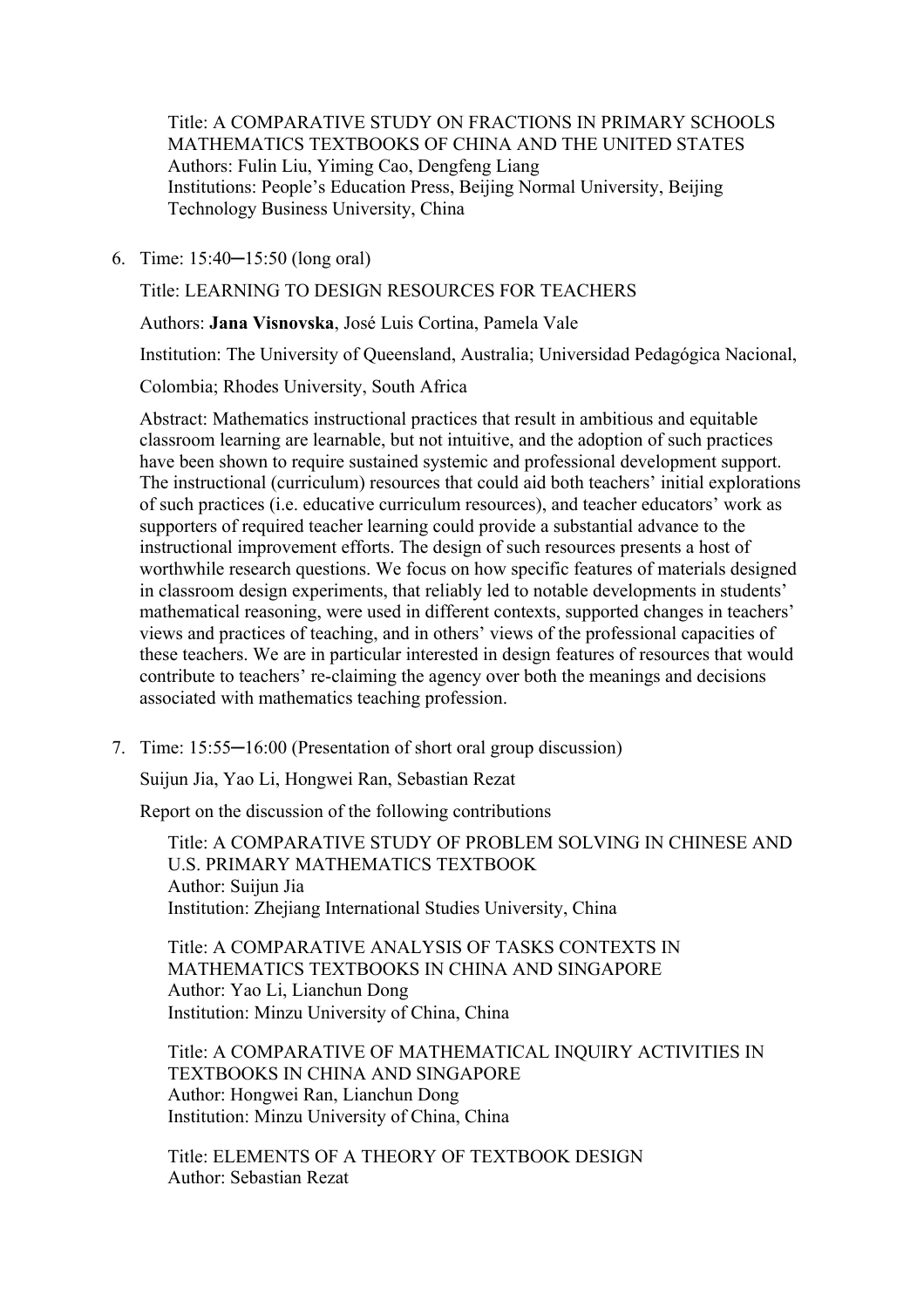Institution: Paderborn University, Germany

8. Time: 16:05─16:15 (long oral presentation)

### Title: ELEMENTS OF A THEORY OF TEXTBOOK DESIGN

#### Author: **Sebastian Rezat**

Institution: Paderborn University, Germany

Abstract: Research on mathematics textbooks and curriculum materials is a research domain which still needs more solid methodological and theoretical foundations. On the one hand, there are several normative theories about how mathematics textbooks and curriculum materials ought to be designed, on the other hand, there is a growing body of empirical research on their use and effects on teaching and learning mathematics. A possible outcome of this body of empirical research is that it could inform the design of mathematics textbooks and curriculum materials in order to produce more effective and influential materials on a scientific basis. However, the results are fragmentary and rarely related to each other. The aim of this paper is to contribute to the requirement of theoretical foundation by ordering the results of research on mathematics textbooks and curriculum resources which could be useful to inform design. As a result, I am drawing a first and preliminary outline of a structural theory of textbook and curriculum material design, which is grounded in empirical research on mathematics textbooks and curriculum materials.

9. Time: 16:20–16:30 (Discussion)

### **Session 2**

1. Time: 19:35─19:55 (Discussant)

Title: DIGITAL MATHEMATICS CURRICULUM RESOURCES:

TOWARDS DESIGN PRINCIPLES OF EDUCATIVE MATERIALS FOR STUDENTS

AND TEACHERS

#### Discussant: **Birgit Pepin**

Institution: Eindhoven University of Technology, The Netherlands

Abstract: In this presentation, I first provide a brief review of the role and effect of print and digital curriculum resources (e.g. textbooks) in mathematics classrooms. Subsequently, I start from the notion of connectivity to develop an argument for design principles of educative curriculum resources for students and teachers. In my view this line of research has not been sufficiently developed: Whilst curriculum resources have been examined in terms of their quality and support for student learning, less research has focused on teacher learning with educative curriculum materials, and even less on educative digital curriculum resources that consider and foster the (co-)learning of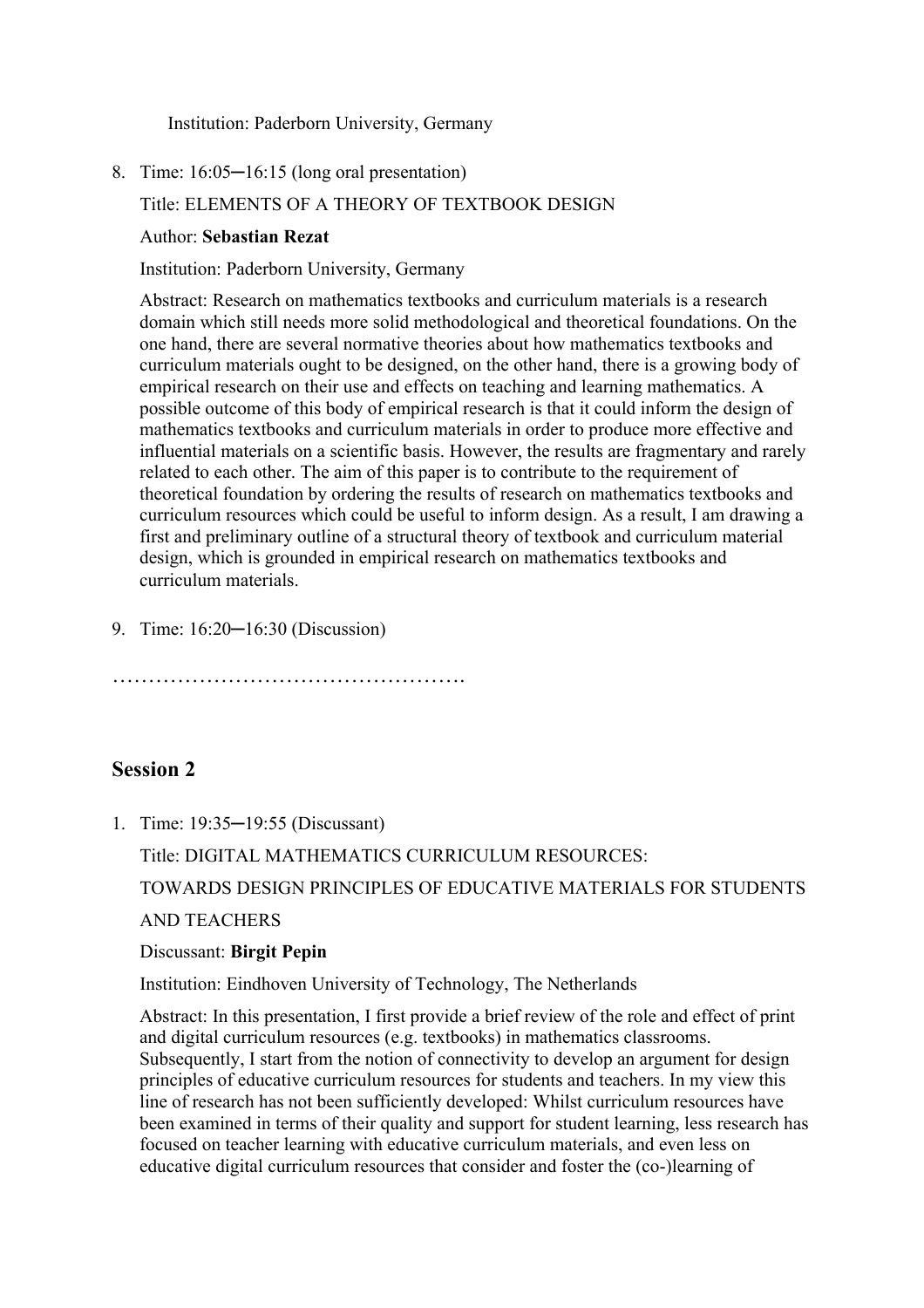teachers and students. This is particularly relevant, as schools and universities trial out innovative online and blended teaching and learning approaches, for which they require particular resources. In this presentation, I discuss design criteria and suggest selected design specifications, including their functions, for educative curriculum materials that are likely to be educative for teachers and students. With new and innovative education approaches, it appears that teachers as well as students have to develop particular design capacities: teachers for designing their own materials for the innovative learning, students for selecting and combining curriculum resources and designing their own learning paths.

2. Time: 20:00─20:10 (long oral presentation)

Title: DIDACTIC CONSIDERATIONS REGARDING THE ITERATIVE

DEVELOPMENT DDESIGN OF DYNAMIC DIGITAL TOOLS

Authors: **Anatoli Kouropatov**, Regina Ovodenko, Michal Fraenkel, Maureen Hoch,

Institutions: Levinsky College of Education, Israel; Shenkar College of Engineering and

Design & Center for Educational Technology, Israel; Center for Educational Technology,

Israel

Abstract: This paper reports on the iterative design and development of three dynamic digital tools that focus on the linear transformations of a function's graph, with reference to didactical and mathematical considerations (in the current paper we discuss horizontal translations only).

3. Time: 20:15─20:20 (Presentation of short oral group discussion)

Saba Gerami, Dewi Rahimah, Yi Wang, Lynda M. Wynn

Report on the discussion of the following contributions

Title: TEACHING AND LEARNING WITH DYNAMIC TEXTBOOKS: STUDYING STUDENT USES AT SCALE Authors: Vilma Mesa, Saba Gerami Institution: University of Michigan, USA

Title: THE ELEMENTS OF TEXTBOOKS THAT INDONESIAN MATHEMATICS TEACHERS USE ... Author: Dewi Rahimah, Jana Visnovska Institution: The University of Queensland, Australia

Title: INVESTIGATING THE USE OF MATHEMATICS TEXTBOOKS BY STUDENTS IN SHANGHAI AND ENGLAND: A COMPARATIVE STUDY Authors: Yi Wang, Lianghuo Fan Institution: Beijing Normal University, China; East China Normal University, China; University of Southampton, UK

Title: EXAMINING CURRICULUM AND TEACHER SUPPORTS FOR ENGAGING SECOND. EMERGENT BILINGUAL STDS IN MATHEM. PRACTICE Author: Lynda M. Wynn Institution: California State University, USA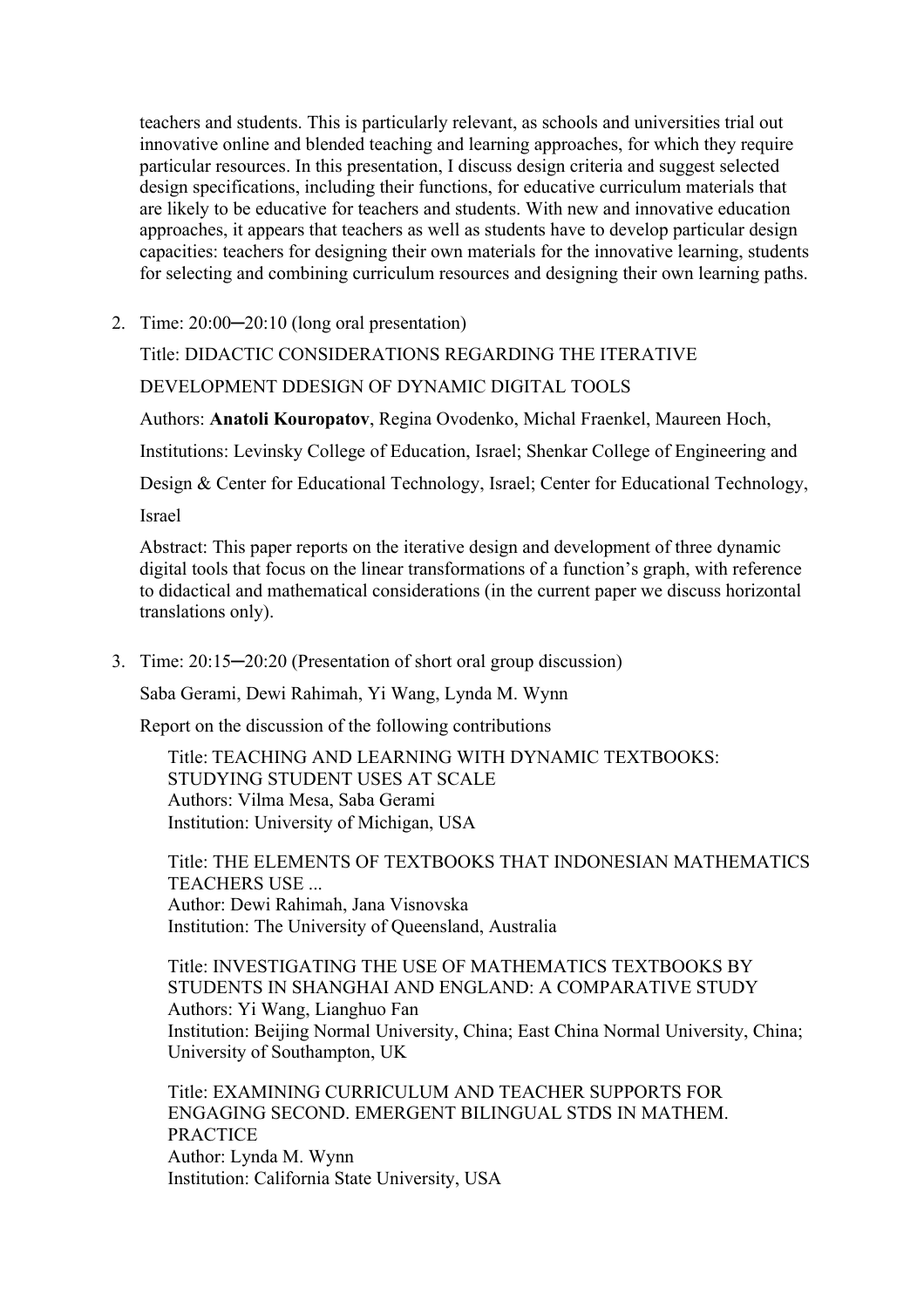4. Time: 20:25─20:35 (long oral presentation)

# Title: TEACHING AND LEARNING WITH DYNAMIC TEXTBOOKS: STUDYING STUDENT USES AT SCALE

#### Authors: Vilma Mesa, **Saba Gerami**

Institution: University of Michigan, USA

Abstract: Dynamic textbooks are created in PreTeXt, a markup language that gives structure to the textbooks' content and facilitates their viewing in any device (phone, tablet, computer). The textbooks have interactive features such as Sage computational cells, GeoGebra explorations, and WeBWork. In addition, users can hide or make visible definitions, examples, and proofs at will. We are interested in learning how these textbooks are used by the students in a large-scale project that reaches many students from different parts of the United States every semester. We are able to track their viewing of the textbooks in real time and collect student narrations of how they use the textbooks and responses to content-related questions posed in the HTML format of the textbooks. We discuss steps and challenges we have encountered as we integrate these two kinds of data, with the goal to corroborate patterns of use of dynamic textbooks by students.

5. Time:  $20:40-20:45$  (presentation of short oral group discussions)

Karima Sayah, Dominic R. Oakes, Hendrik Van Steenbrugge, Maryna Rafalska

Report on the discussion of the following contributions

Title: SESAMATH RESOURCES AND COLLECTIVE WORK FROM MATHEMATICAL LABORATORY TO CLASSES IN ARABIC ENVIRONMENT Author: Karima Sayah Institution: Al AWAEL School of Education and Learning Annaba, Algeria

Title: PROMOTING THE TEACHING AND LEARNING OF MATHEMATICS THROUGH VISUALISING CONNECTIONS IN POST-16 RESOURCES Author: Dominic R. Oakes, Sofya Lyakhova Institution: Swansea University, UK

Title: A METHOD TO ANALYZE TEACHERS' COLLECTIVE WORK AROUND RESOURCES IN THE CONTEXT OF PD Author: Hendrik Van Steenbrugge, Andreas Ryve Institution: Stockholm University, Sweden; Mälardalen University, Sweden

Title: COMPARING NAMING SYSTEMS USED BY CHINESE AND UKRAINIAN TEACHERS: EXPLORING T'S RESOURCE SYSTEM Author: Maryna Rafalska, Chongyang Wang, Luc Trouche Institution: Université Côte d'Azur, France; Beijing Normal University, China; ENS de Lyon, France

6. Time: 20:45─21:00 (Discussion)

…………………………………………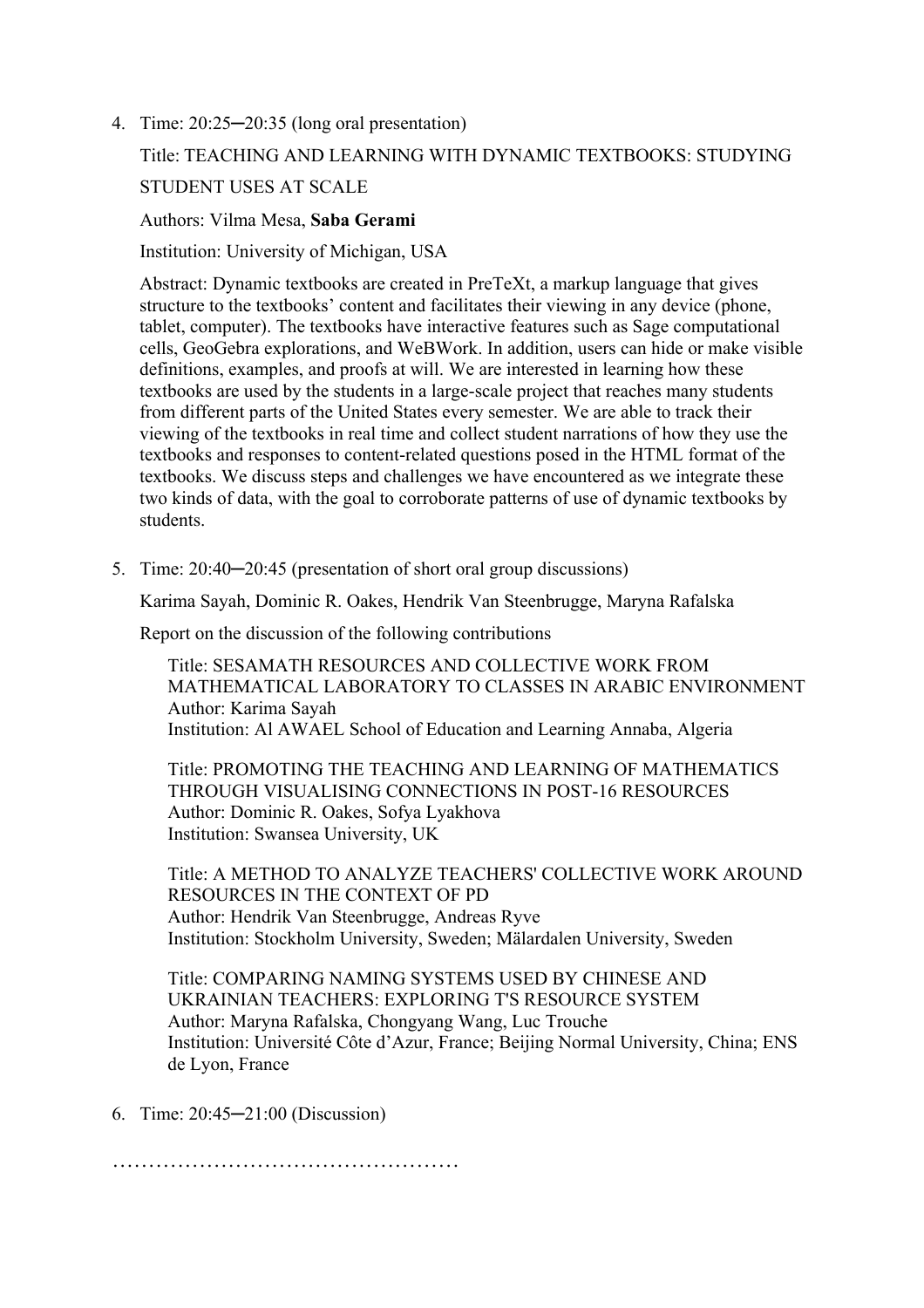### **Session 3**

1. Time: 21:35─21:45 (long oral presentation)

Title: INVESTIGATING THE USE OF MATHEMATICS TEXTBOOKS BY STUDENTS IN SHANGHAI AND ENGLAND: A COMPARATIVE STUDY Authors: **Yi Wang**, Lianghuo Fan Institution: Beijing Normal University, China; East China Normal University, China;

University of Southampton, UK

Abstract: This paper reports a survey study aiming to investigate students' use of mathematics textbooks in Shanghai and England and explore their beliefs about textbooks. Quantitative approaches dominated the processes of data collection and analysis, which were triangulated and complemented by qualitative methods. Three research instruments, including a student questionnaire, student focus group interview, and classroom observation, were designed and developed to collect data. 161 Shanghai seventh- and eighth-grade students from three state-funded schools and 206 England year seven and eight students from three maintained schools participated in the study. The results revealed that Shanghai students relied heavily on textbooks and used them in various situations, had a strong sense of self-regulation behind the use, and thought highly of textbooks in their learning of mathematics. While England students seldom incorporated textbooks in mathematics learning, used them mainly depending on teachers' instructions, and held a relatively critical view of textbooks.

2. Time: 21:50─21:55 (presentation of short oral group discussion)

Guorui Yan, Ok-Kyeong Kim, Katiane de Moraes Rocha, Everaldo Silveira

Report on the discussion of the following contributions

Title: HOW EXPERT MATHEMATICS TEACHER DESIGN CURRICULUM BASED ON TEXTBOOK USE: A CASE STUDY IN BEIJING Author: Guorui Yan Institution: The University of Hong Kong, China

Title: TOWARD SYSTEMATIC SUPPORT FOR PRESERVICE TEACHERS LEARNING OF PRODUCTIVE RESOURCE USE Author: Ok-Kyeong Kim Institution: Western Michigan University, USA

Title: ANALYSING TEACHERS INDIV. AND COLL. RESOURCES THROUGH THE LENS OF THEIR DIGITAL RESOURCES Author: Katiane de Moraes Rocha Institution: University Center Anhanguera of Campo Grande, Brazil

Title: STUDENT UNDERSTANDING OF TEXTBOOK VISUAL REPRESENTATIONS OF NATURAL AND FRACTIONAL NUMBERS Author: Everaldo Silveira, Arthur B. Powell Institution: Federal University of Santa Catarina, Brazil; Rutgers University-Newark, **USA**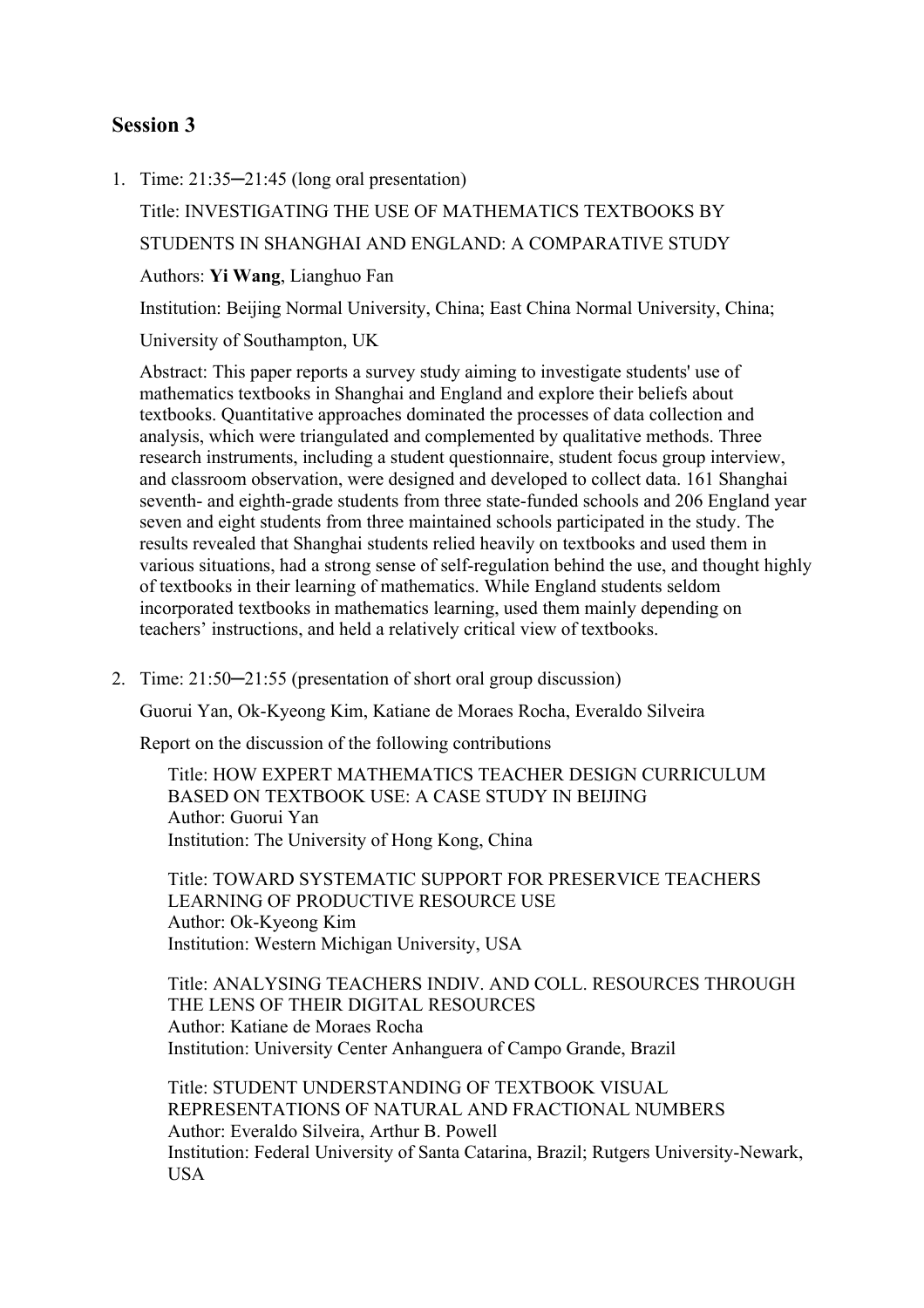3. Time: 22:00─22:05 (Presentation of short oral group discussion)

Maxim Brnic, Lisnet Mwadzaangati, Niamh O'Meara, Hilary Tanck

Report on the discussion of the following contributions

Title: LONG-TERM USE OF A DIGITAL MATHEMATICS TEXTBOOK WITH INTEGRATED DIGITAL TOOLS: INVESTIGATING THE INFLUENCE ON STUDENTS' ACHIEVEMENT AND SELF-EFFICACY Author: Maxim Brnic Institution: University of Münster, Germany

Title: THE RELATIONSHIP BETWEEN MATHEMATICAL EXAMPLES IN MALAWIAN GRADE 1 PRIMARY SCHOOL MATHEMATICS TEACHERS' GUIDE AND THE GOALS OF OUTCOME BASED EDUCATION. Author: Lisnet Mwadzaangati Institution: University of Malawi, Malawi

Title: CAREER MATHWAYS: A TEACHING & LEARNING INTERVENTION TO SHOW THE RELEVANCE OF MATHEMATICS IN CAREERS Author: Niamh O'Meara, Olivia Fitzmaurice, Patrick Johnson Institution: University of Limerick, Ireland

Title: UNBOUNDING CURRICULUM RESOURCES Author: Hilary Tanck Institution: Clemson University, USA

4. Time: 22:10─22:30 Title: INSTRUCTIONAL MATERIALS AS TOOLS FOR INSTRUCTIONAL IMPROVEMENT (Discussant)

Authors: Erin Henrick, **Paul Cobb**

Institution: Vanderbilt University, USA

Abstract: In this presentation, we focus on the role of instructional materials in supporting instructional improvement in mathematics. Unsurprisingly, mathematics instructional materials are not all created equal, but vary significantly in terms of the rigor of their learning goals and opportunities they provide for students to attain those goals. Highquality instructional materials provide greater opportunities to attain rigorous goals and include high-cognitive demand tasks that are sequenced to support students' development of significant mathematical ideas. We know from prior research that teachers' use of high-quality instructional materials can also support their own learning. In the paper, we first describe the instructional materials used in the four school districts with which we partnered and then we clarify the issues we investigated before sharing our findings. We conclude with recommendations for school system leaders seeking to support teachers to use high-quality instructional materials effectively, and with recommendations for future research in this area.

- 5. Time: 22:30─22:50 (Discussion)
- 6. Time: 22:50─23:00 (closing remarks)